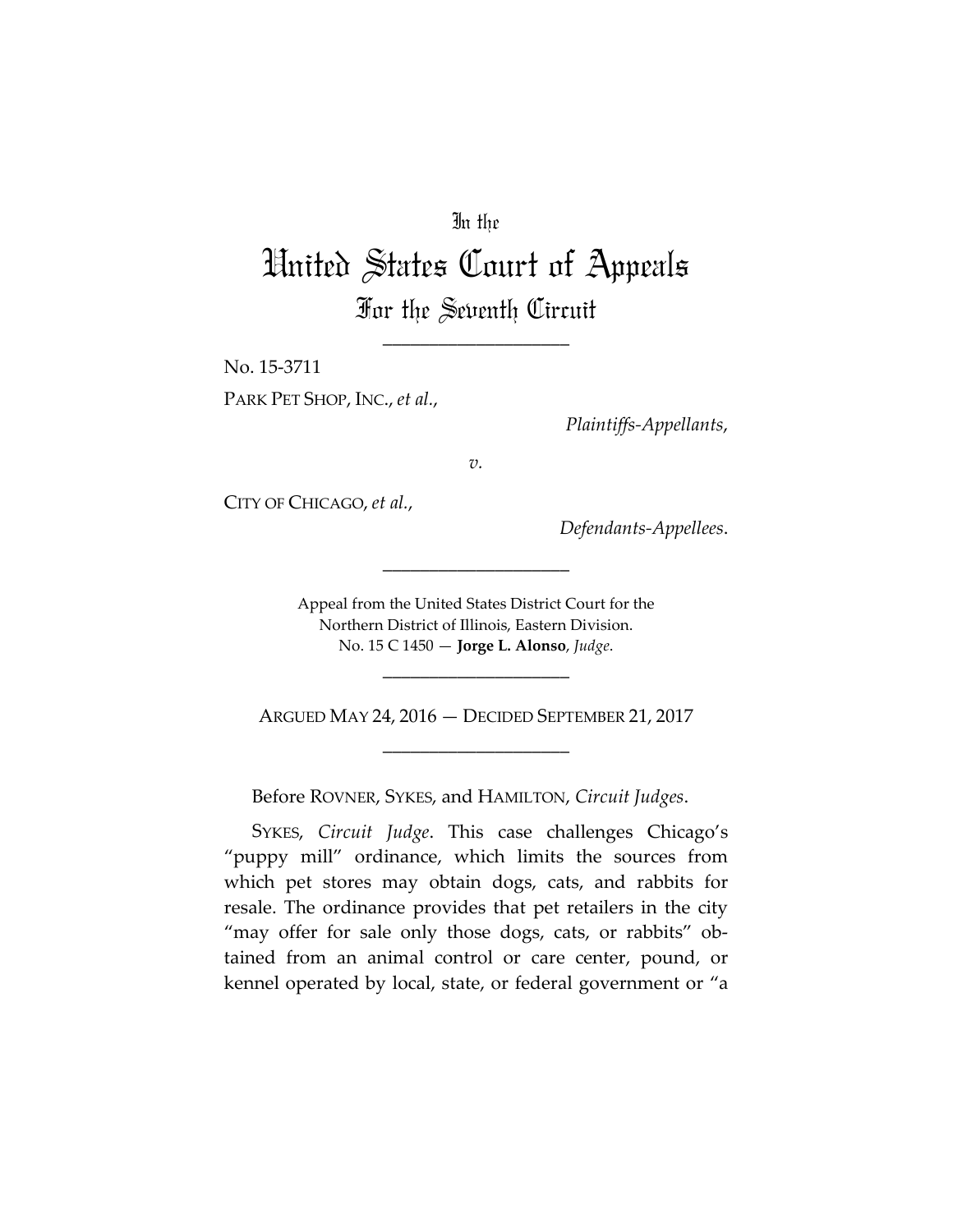humane society or rescue organization." CHICAGO, ILL., CODE § 4-384-015(b) (2016).

Two Chicago pet stores and a Missouri dog breeder sued to invalidate the ordinance. They allege that it exceeds Chicago's home-rule powers under the Illinois Constitution and violates the implied limits on state power imposed by the Commerce Clause of the United States Constitution. The district court dismissed the suit for failure to state a claim.

We affirm. The Illinois Constitution permits home-rule units like Chicago to regulate animal control and welfare concurrently with the state. And the puppy-mill ordinance doesn't discriminate against interstate commerce, even in mild practical effect, so it requires no special cost-benefit justification under the Commerce Clause. Rational-basis review is the default standard, and the ordinance easily passes that test.

### **I. Background**

In 2014 the Chicago City Council acted to address concerns that pet stores in the city sourced their animals from large mill-style breeders, which are notorious for deplorable conditions and abusive breeding practices, including overbreeding, inbreeding, crowded and filthy living conditions, lack of appropriate socialization, and inadequate food, water, and veterinary care. The Council determined that mill-bred pets develop health and behavioral problems, creating economic and emotional burdens for pet owners and imposing financial costs on the City as owners abandon their physically or emotionally challenged pets or surrender them to the shelter operated by the City's Commission on Animal Care and Control. Nearly a third of all animals that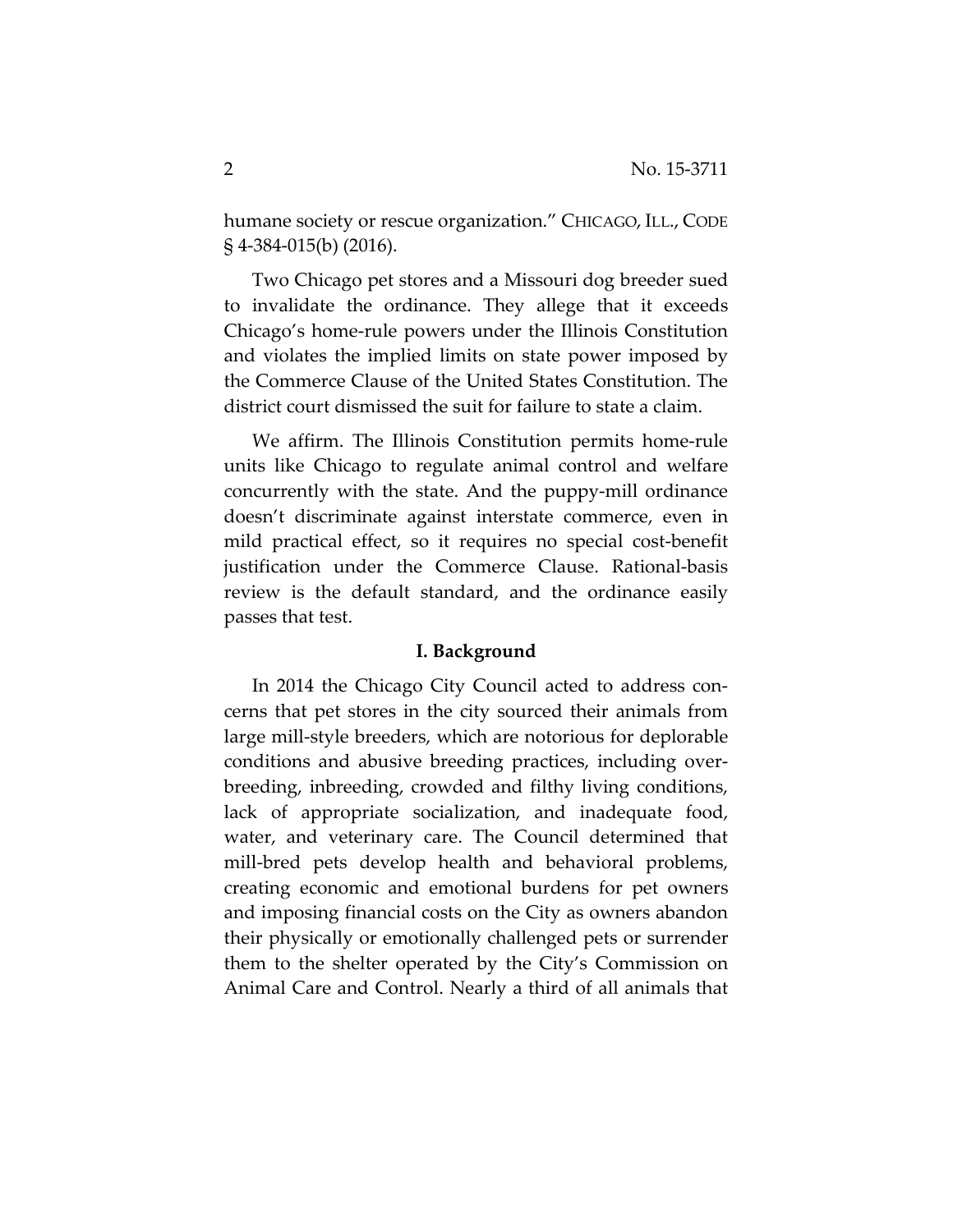come into the City's care are owner surrenders—the second largest source of dogs and cats taken in by the Commission (strays are the largest). Chicago budgets about \$300,000 each year for its shelter service and spends more than \$500,000 every year to euthanize animals.

The Council determined that extinguishing the supply of puppy-mill pets to local pet stores would serve several important policy goals. Among other things, it would (1) limit financial support to mill operators; (2) reduce the financial and emotional toll on Chicago consumers who purchase mill-bred pets with latent physical and behavioral problems; (3) boost placement of shelter pets; and (4) reduce the City's animal-care and euthanization costs. The Council also determined that banning the retail sale of mill-bred pets may also promote pet adoption from the City's shelter, which would benefit Chicago residents because the \$65 pet adoption fee both offsets the cost to taxpayers of operating the shelter and gives Chicagoans ready access to cheaper pets.

The Council accordingly adopted the following ordinance restricting the sources from which pet stores in the city may obtain dogs, cats, or rabbits for resale:

> (b) *Restrictions on the retail sale of animals.* A retailer may offer for sale only those dogs, cats, or rabbits that the retailer has obtained from:

(1) an animal control center, animal care facility, kennel, pound or training facility operated by any subdivision of local, state or federal government; or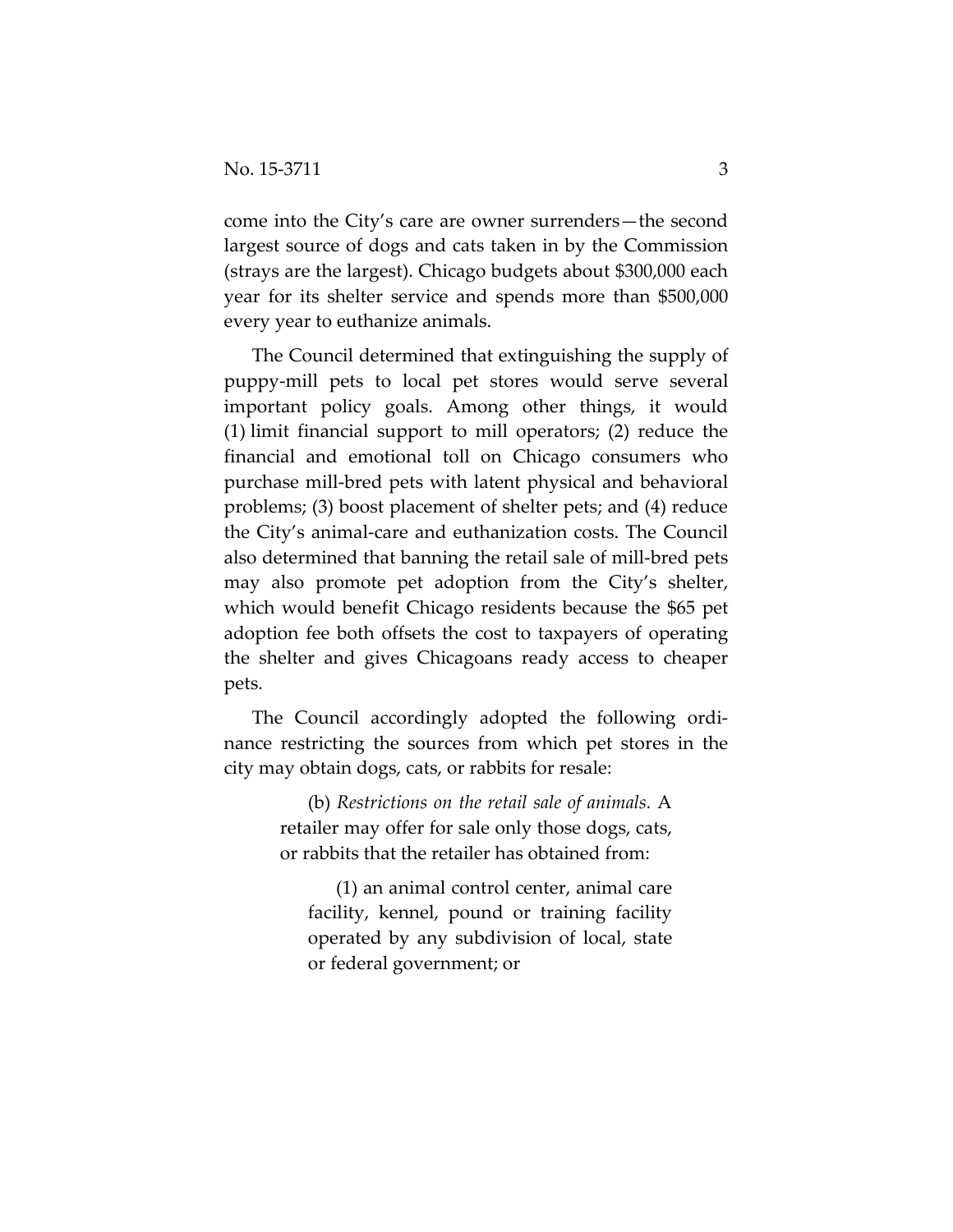(2) a humane society or rescue organization.

# CHICAGO, ILL., CODE § 4-384-015(b) (2016).

Two Chicago pet stores—Park Pet Shop and Pocket Pets—joined forces with Cedar Woods Farm, a Missouri dog breeder, seeking to invalidate the ordinance. They allege that it exceeds Chicago's home-rule powers under the Illinois Constitution and amounts to an unconstitutional regulation of interstate commerce in violation of the dormant aspect of the Commerce Clause. Amended complaints followed—the operative version is the second amended complaint—and the City moved to dismiss for failure to state a claim. *See*  FED. R. CIV. P. 12(b)(6). The district judge granted the motion, holding that the ordinance is a valid exercise of the City's home-rule authority under the Illinois Constitution and is not an unconstitutional regulation of interstate commerce under the Commerce Clause. The judge entered final judgment for the City, and the plaintiffs appealed.

## **II. Discussion**

We review a dismissal order without deference to the district court's decision, accepting as true the well-pleaded facts in the complaint and drawing reasonable inferences in the plaintiffs' favor. *Roberts v. City of Chicago*, 817 F.3d 561, 564 (7th Cir. 2016). To survive a motion to dismiss under Rule 12(b)(6), the complaint must allege "enough facts to state a claim to relief that is plausible on its face." *Bell Atl. Corp. v. Twombly,* 550 U.S. 544, 570 (2007). "A claim has facial plausibility when the plaintiff pleads factual content that allows the court to draw the reasonable inference that the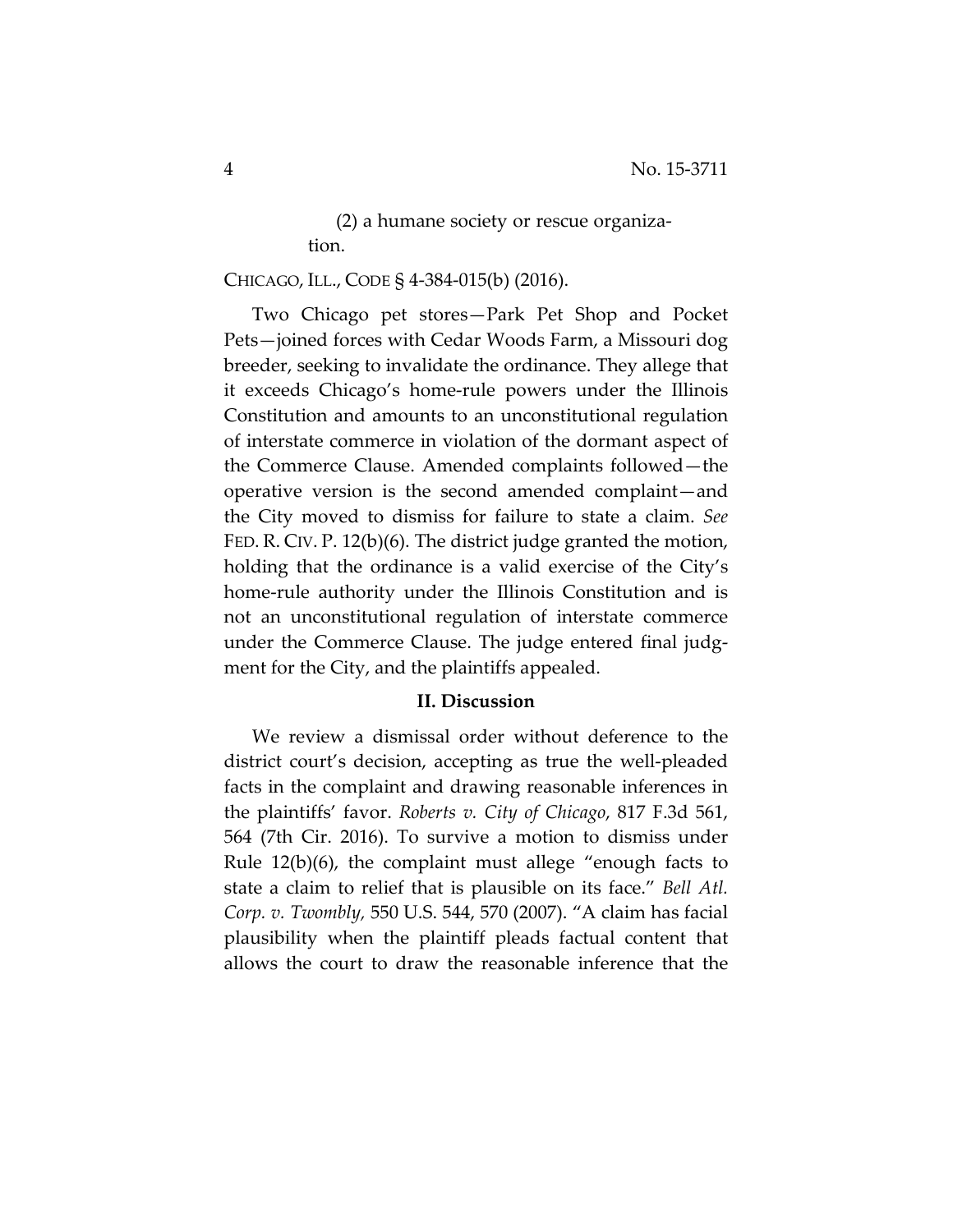defendant is liable" as alleged in the complaint. *Ashcroft v. Iqbal*, 556 U.S. 662, 678 (2009).

A bit of background about Chicago's regulatory scheme helps to place the state and federal constitutional claims in proper context. To operate a pet shop in Chicago requires a license from the City. CHICAGO, ILL., CODE § 4-384-020(a) (2016). The City's animal-care ordinance defines "pet shop" broadly as "any person primarily engaged in the business of selling or offering to sell animals suitable for use as pets," but excludes "the isolated or occasional sale of animals by a person who sells only such animals that he has produced and raised" and "any person engaged in the business of breeding who owns, has possession of, or harbors 5 or fewer female dogs or cats capable of reproductions and sells only those breeding dogs or cats or their offspring." *Id.* § 4-384- 010. Also excluded are "any animal control center, animal care facility, kennel or pound or training facility" operated by a local, state, or federal government. *Id.*

Licensees must comply with a host of regulations governing the housing and care of animals offered for sale. For example, the ordinance imposes requirements designed to ensure a sanitary environment for the animals. *Id.* § 4-384- 050. It sets basic standards of animal care. *Id.* § 4-384-055. It regulates cage size and quality. *Id.* § 4-384-100. And it requires licensees to submit to regular inspections by city inspectors. *Id.* § 4-384-130.

Though Chicago's existing regulatory scheme was already extensive, the puppy-mill ordinance is a far more significant restriction. It narrowly limits the sources from which pet retailers may obtain animals for resale: "A retailer may offer for sale only those dogs, cats or rabbits" obtained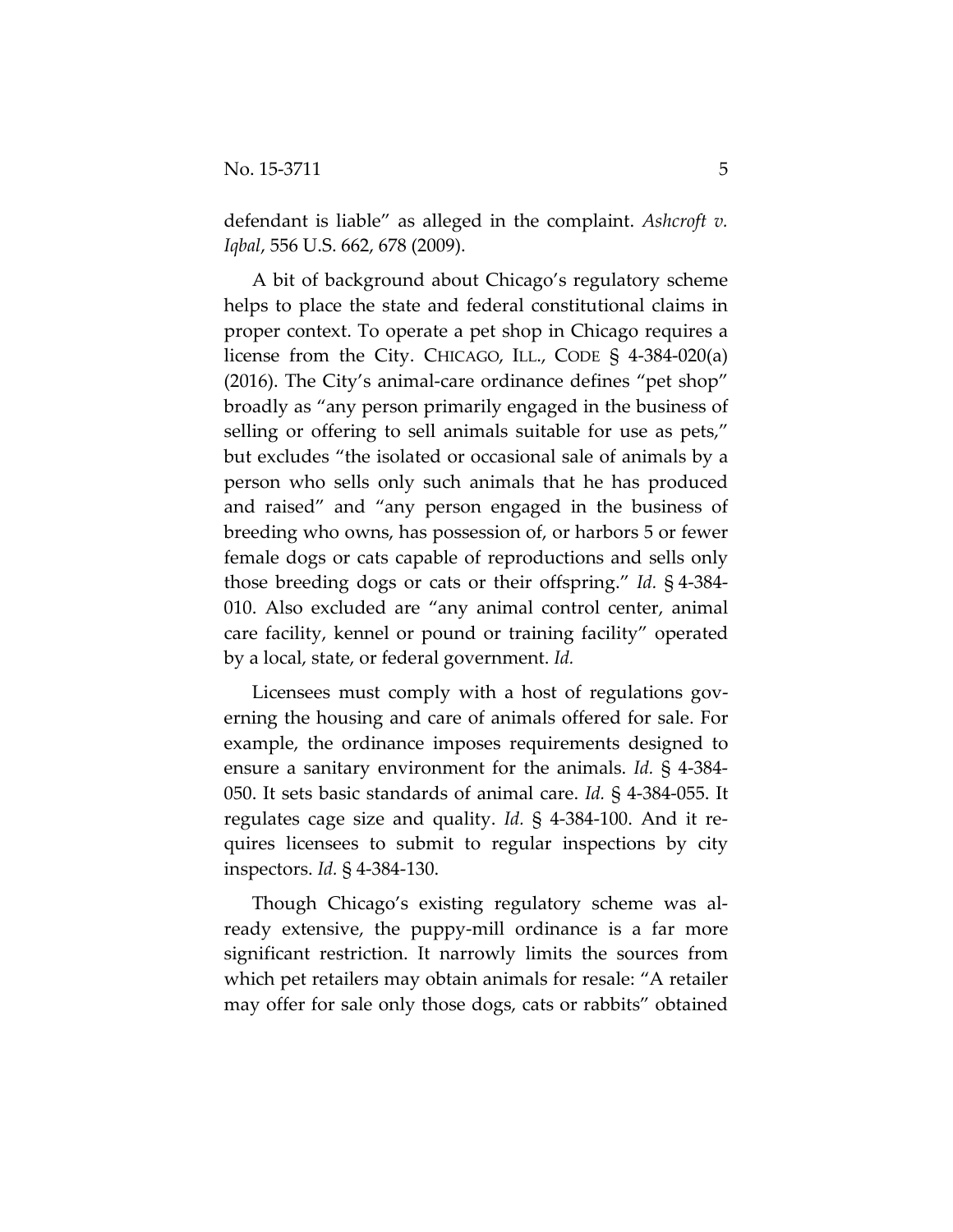from an animal care or control facility operated by a unit of local, state, or federal government or from "a humane society or rescue organization." *Id.* § 4-384-015(b). A "retailer" is "any person licensed or required to be licensed under this chapter who offers for sale any dog, cat or rabbit in the City." *Id.* § 4-384-015(a).

The ordinance thus effectively prohibits large commercial breeders from supplying dogs, cats, and rabbits to pet retailers in the city. This dramatically changes the business model of Chicago's pet retailers, so it's no surprise that litigation commenced soon after the City adopted the ordinance. This suit alleges that the ordinance is constitutionally infirm in two respects—one state, one federal. We'll begin with the state constitutional claim.

### **A. Home-Rule Authority Under the Illinois Constitution**

As a home-rule municipality under the Illinois Constitution, Chicago "may exercise any power and perform any function pertaining to its government and affairs including, but not limited to, the power to regulate for the protection of the public health, safety, morals and welfare; to license; to tax; and to incur debt." ILL. CONST. art. VII, § 6(a). This constitutional provision "was written with the intention that home rule units be given the broadest powers possible." *Scadron v. City of Des Plaines*, 606 N.E.2d 1154, 1158 (Ill. 1992). The state constitution further provides that a municipality with home-rule status may "exercise and perform concurrently with the State any power or function of a home rule unit to the extent that the General Assembly by law does not specifically limit the concurrent exercise or specifically declare the State's exercise to be exclusive." ILL. CONST. art. VII, § 6(i).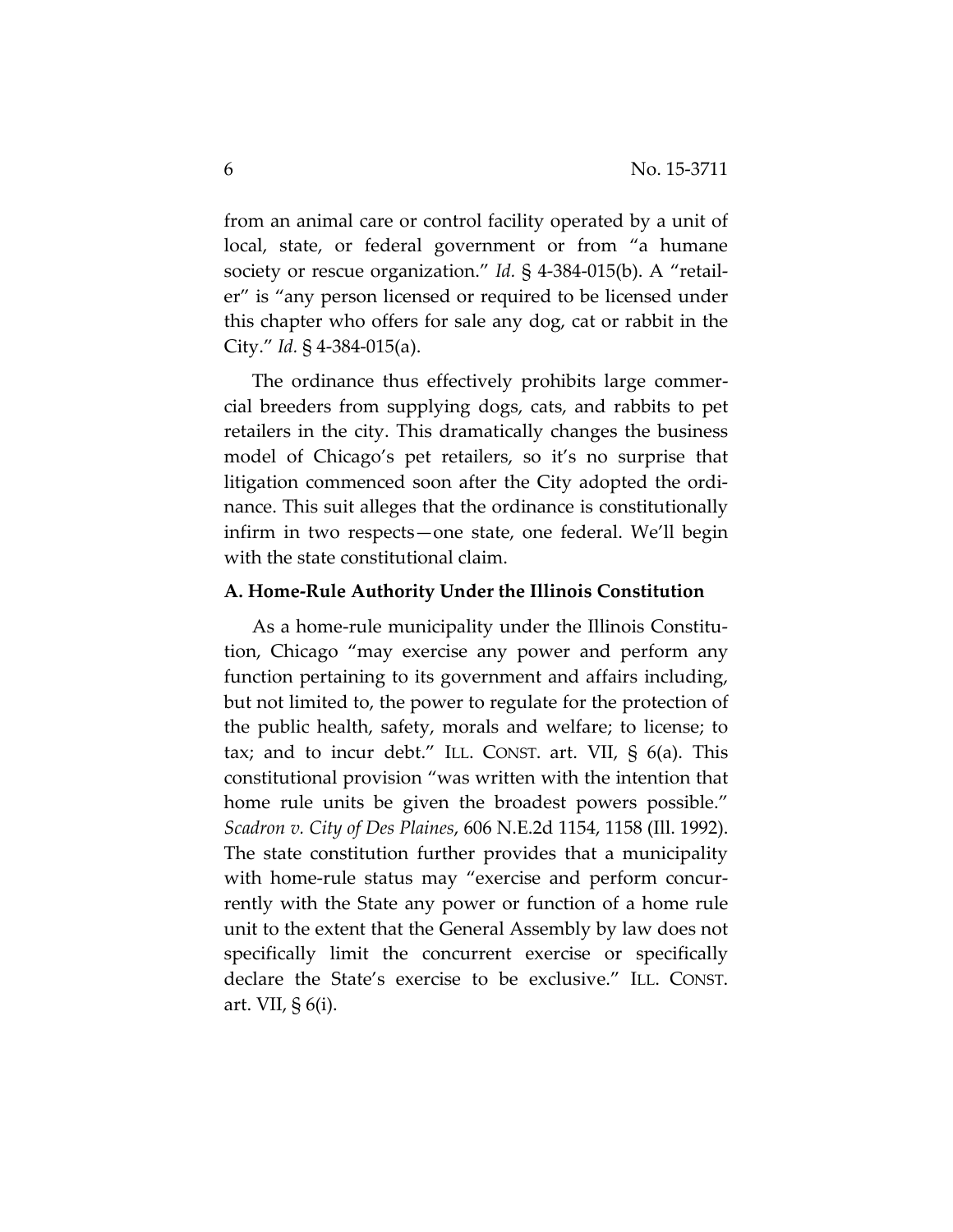To determine whether the puppy-mill ordinance is a permissible exercise of Chicago's home-rule powers, we follow the Illinois Supreme Court's instructions and evaluate the "nature and extent of the problem" at hand and whether the state has a "vital interest and a traditionally exclusive role" in regulating it. *City of Chicago v. StubHub, Inc.*, 979 N.E.2d 844, 852–53 (Ill. 2011). These are commonly referred to as the *Kalodimos* factors. *Kalodimos v. Village of Morton Grove*, 470 N.E.2d 266 (Ill. 1984) (developing the doctrine).

The puppy-mill ordinance is aimed at reducing the social problems and economic costs associated with mill-bred pets: the emotional and financial costs incurred by individual Chicagoans who find themselves with sick or troubled pets and the financial strain on the public fisc caused by mill-bred animals. State and local governments alike are vitally concerned with issues of animal control and welfare, and both governments have long regulated animal welfare concurrently. *See, e.g.*, *County of Cook v. Village of Bridgeview*, 8 N.E.3d 1275, 1279 (Ill. 2014), *appeal denied*, 23 N.E.3d 1200 (Ill. 2015) ("In Illinois, the problem of animal control, overpopulation, and the spread of rabies is both a local and statewide concern."). State government has never had an exclusive role in addressing animal-control issues; concurrent regulation is the norm.

In areas of concurrent authority, the Illinois Constitution expressly requires a clear statement from the state legislature to oust a municipality's home-rule power. *See* 5 ILL. COMP. STAT. 70/7 (2015) ("No law enacted after January 12, 1977, denies or limits any power or function of a home rule unit, pursuant to paragraphs  $(g)$ ,  $(h)$ ,  $(i)$ ,  $(j)$ , or  $(k)$  of Section 6 of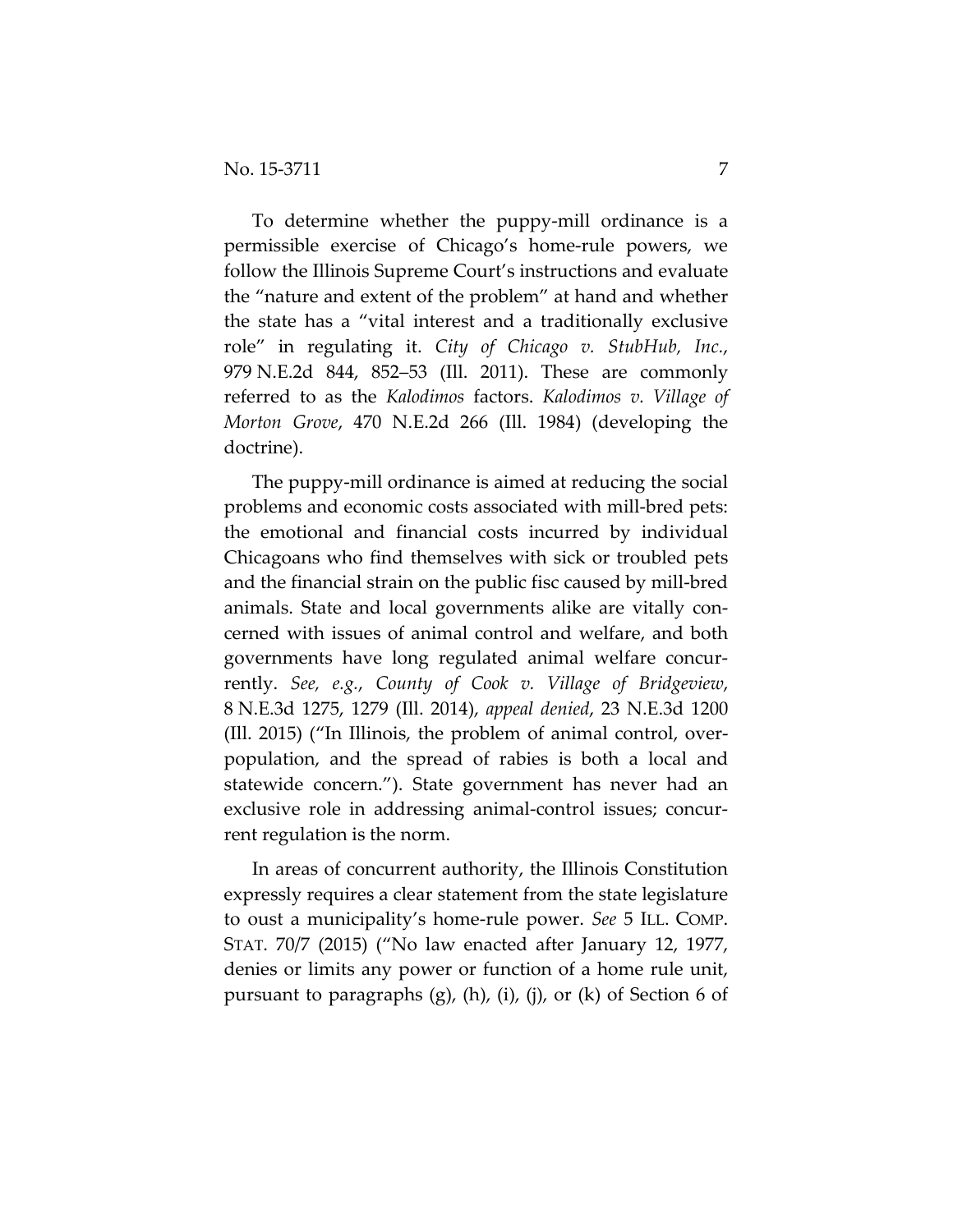Article VII of the Illinois Constitution, unless there is specific language limiting or denying the power or function and the language specifically sets forth in what manner and to what extent it is a limitation on or denial of the power or function of a home rule unit."). No state animal-control statute explicitly ousts or limits Chicago's power to regulate in this area.

To the contrary, state law *preserves* municipal power to regulate animal care and welfare:

> Nothing in this Act shall be held to limit in any manner the power of any municipality or other political subdivision to prohibit animals from running at large, nor shall anything in this Act be construed to, in any manner, limit the power of any municipality or other political subdivision to further control and regulate dogs, cats or other animals in such municipality or other political subdivision provided that no regulation or ordinance is specific to breed.

### 510 ILL. COMP. STAT. 5/24 (2015).

The plaintiffs point to *Village of Bridgeview* as support for their home-rule challenge, but that case is inapposite. At issue there was a dispute between Cook County and the Village of Bridgeview, a municipality within the county's borders. 8 N.E.3d at 1277–78. The two governmental units had promulgated conflicting regulations aimed at eradicating the problem of rabid feral cats. *Id*. To resolve the regulatory conflict, the state appellate court had to decide which governmental unit had a more traditional role and vital interest in controlling and preventing the spread of rabies.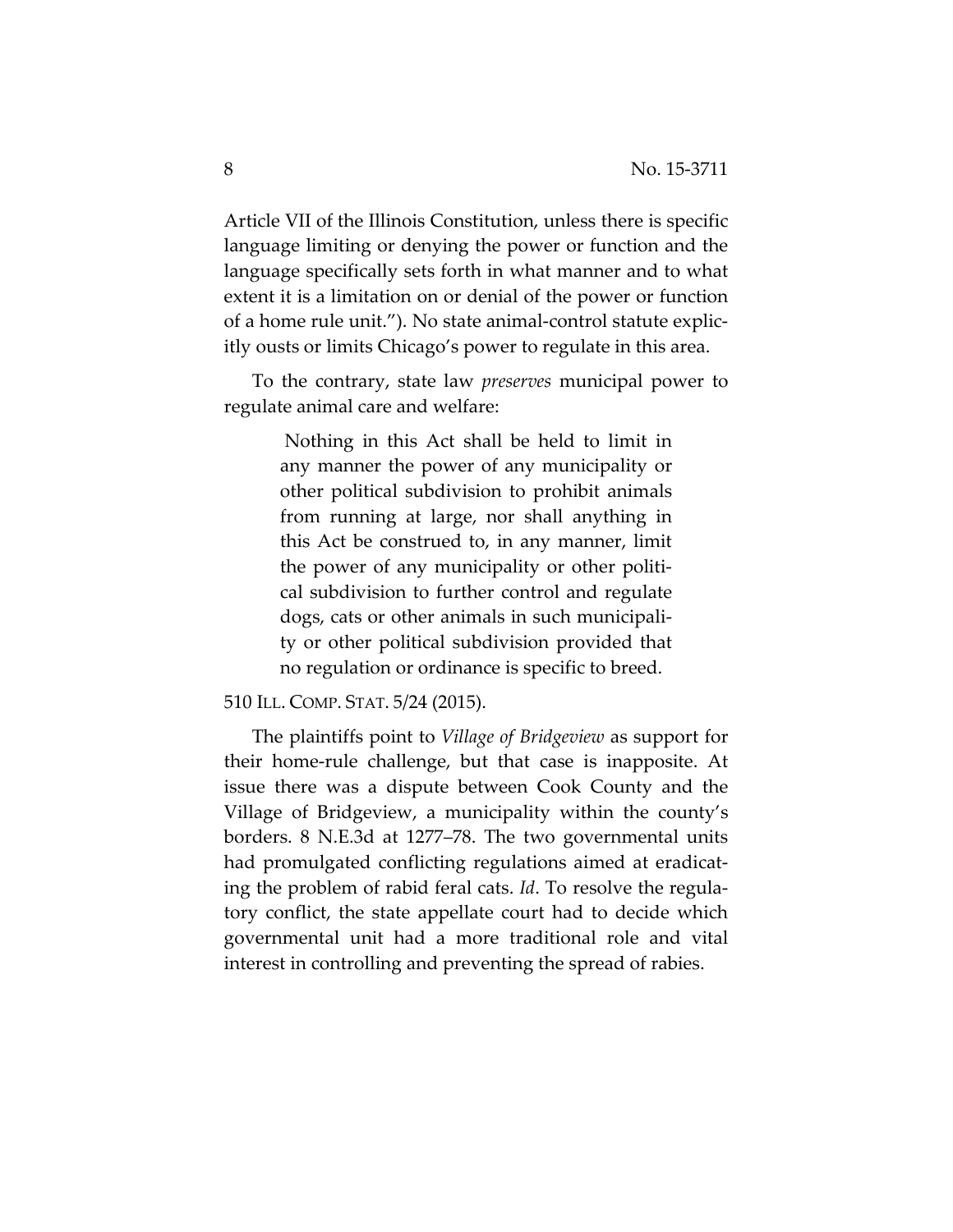The court held that rabies control is a matter of statewide concern and "do[es] not strictly pertain to the government and affairs of Bridgeview as a home rule unit." *Id.* at 1280. The court noted as well that the state and county governments had a "more traditional role" in addressing problems of rabies control. *Id.* Moreover, county government has a "greater geographical reach" and "can more comprehensively and effectively address feral cat control than local municipalities." *Id.* at 1279. In short, the *Kalodimos* factors all pointed in the same direction: the county ordinance prevailed over the village ordinance. *Id.* at 1280.

No similar regulatory conflict exists here. Illinois is not trying to regulate in this space, much less regulate exclusively. The puppy-mill ordinance does not exceed the City's home-rule authority under the Illinois Constitution.

## **B. Dormant Commerce Clause**

The Commerce Clause grants Congress the power to "regulate Commerce … among the several States," U.S. CONST. art. I, § 8, cl. 3, but the Supreme Court has long held that a "dormant" or "negative" component of the Clause implicitly limits the states from "erecting barriers to the free flow of interstate commerce" even where Congress hasn't acted, *see, e.g.*, *Raymond Motor Transp., Inc. v. Rice*, 434 U.S. 429, 440 (1978). The doctrine is not generally applicable. It does not apply to *every* state and local law that affects interstate commerce. "Because even 'local' activities displace the movement of goods, services, funds, and people, almost every state and local law—indeed almost every private transaction—affects interstate commerce." *Nat'l Paint & Coatings Ass'n v. City of Chicago*, 45 F.3d 1124, 1130 (7th Cir. 1995). Dormant Commerce Clause doctrine applies only to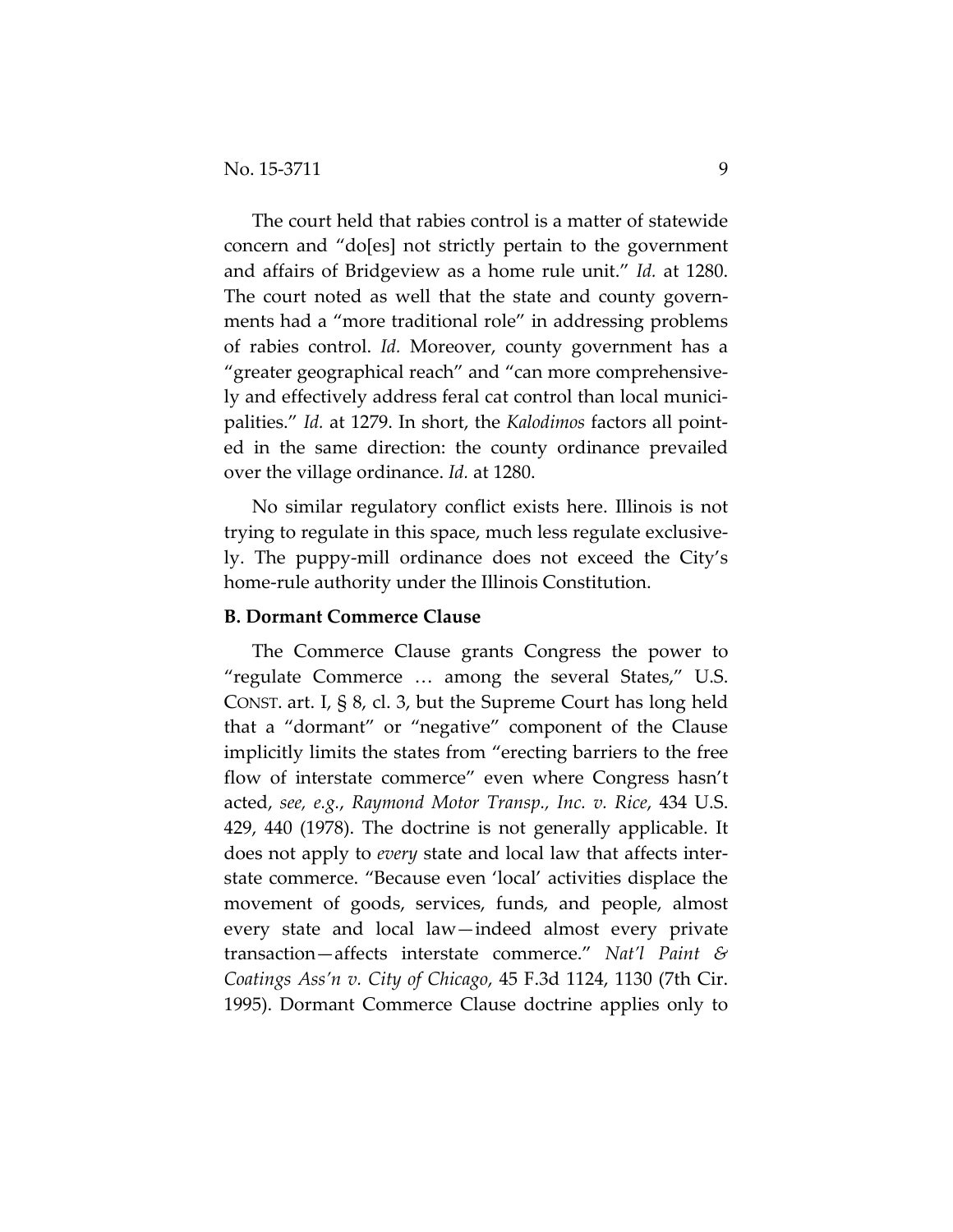laws that *discriminate* against interstate commerce, either expressly or in practical effect. *Id.* at 1130–31.

We have explained that state and local laws fall into one of three categories for purposes of dormant Commerce Clause analysis. "The first category comprises laws that explicitly discriminate against interstate commerce"; laws of this type are treated as presumptively unconstitutional. *Id.* at 1131. "The second category comprises laws that appear to be neutral among states but that bear more heavily on interstate commerce than on local commerce." *Id.* Facially nondiscriminatory laws sometimes have a discriminatory effect on interstate commerce, and "[w]hen the effect is powerful, acting as an embargo on interstate commerce without hindering intrastate sales," the law is treated as the equivalent of a facially discriminatory statute. *Id.*

On the other hand, laws that are facially nondiscriminatory but have "mild disparate effects and potential neutral justifications" are analyzed under *Pike v. Bruce Church, Inc.*, 397 U.S. 137 (1970), which established a balancing test that requires the reviewing court to weigh the burden on interstate commerce against the nature and strength of the state or local interest at stake. *Nat'l Paint*, 45 F.3d at 1131. More specifically, *Pike* holds that when a state or local statute

> regulates even-handedly to effectuate a legitimate local public interest, and its effects on interstate commerce are only incidental, it will be upheld unless the burden imposed on such commerce is clearly excessive in relation to the putative local benefits. If a legitimate local purpose is found, then the question becomes one of degree. And the extent of the burden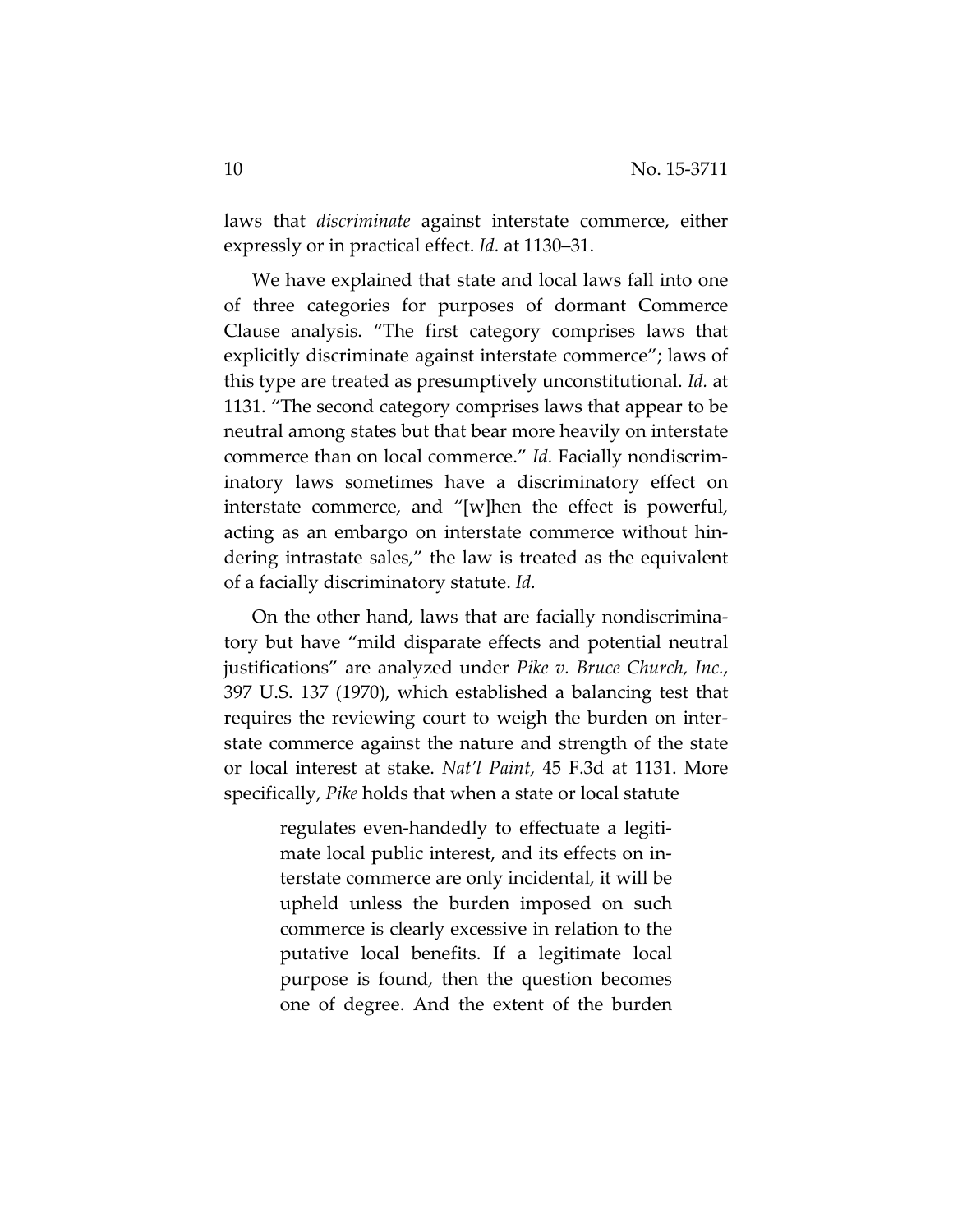$\overline{a}$ 

that will be tolerated will of course depend on the nature of the local interest involved, and on whether it could be promoted as well with a lesser impact on interstate activities.

397 U.S. at 142 (citation omitted). Importantly for our purposes, however, *Pike* balancing is triggered *only* when the challenged law *discriminates* against interstate commerce in practical application. *Pike* is not the default standard of review for any state or local law that affects interstate commerce. *Nat'l Paint*, 45 F.3d at 1131.

"If the first category may be called disparate treatment, and the second disparate impact, the third category comprises laws that affect commerce without any reallocation among jurisdictions"—in other words, laws "that do not give local firms any competitive advantage over those located elsewhere." *Id.* In this third category, "the normal rational-basis standard is the governing rule." *Id.* "Unless the law discriminates against interstate commerce expressly or in practical effect, there is no reason to require special justification." *Id.* at 1132. To put the point in plainer terms: "No disparate treatment, no disparate impact, no problem under the dormant commerce clause."[1](#page-10-0) *Id.*

<span id="page-10-0"></span><sup>1</sup> As Judge Hamilton reads the legal terrain, *National Paint* is no longer valid in light of intervening developments in dormant Commerce Clause doctrine—specifically, the Supreme Court's decisions in *Department of Revenue of Kentucky v. Davis*, 553 U.S. 328 (2008), and *United Haulers Association v. Oneida–Herkimer Solid Waste Management Authority*, 550 U.S. 330 (2007). Dissent at p. 17. We disagree. We do not read the quoted passages of *Davis* and *United Haulers* as extending *Pike* balancing to *all* state laws—even those that have no discriminatory effect on interstate commerce. Read in context, the Court's references to "nondiscriminato-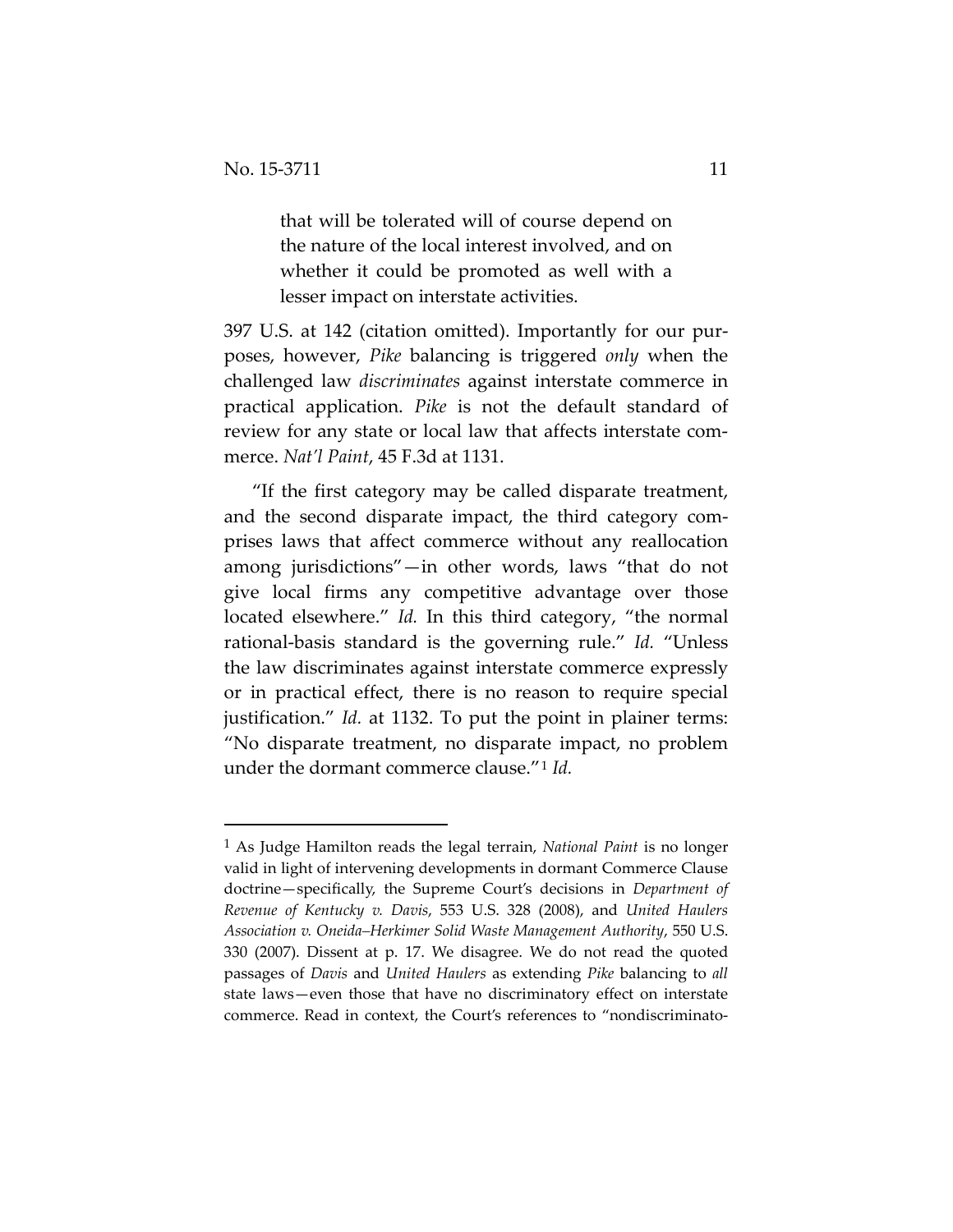The puppy-mill ordinance does not expressly discriminate against interstate commerce. By limiting Chicago pet stores to dogs, cats, and rabbits sourced from public or private nonprofit shelters, the ordinance evenhandedly prohibits *all* large commercial breeders—whether located in Illinois or out of state—from selling dogs, cats, and rabbits to Chicago pet stores. Because there is no disparate treatment, the ordinance does not fall within the first category.

It does not fall within the second category either. The puppy-mill ordinance does not have a disparate impact on out-of-state breeders; breeders in Illinois enjoy no competitive advantage over their counterparts outside the state. All breeders are similarly disadvantaged. And unless the challenged law discriminates against interstate commerce in practical effect, the dormant Commerce Clause does not come into play and *Pike* balancing does not apply.

The plaintiffs ask us to infer that Chicagoans will respond to the puppy-mill ordinance in part by turning directly to breeders for their purebred pets. Indulging that inference doesn't support a conclusion that the ordinance has a discriminatory effect on interstate commerce. While it's plausible to infer that Chicago consumers may prefer to patronize breeders located closer to the city over those that are farther away, that inference would show only that the ordinance may confer a competitive advantage on breeders that are not too distant from Chicago. But those breeders are as likely to be located in nearby Wisconsin or Indiana as they

 $\overline{a}$ 

ry" laws in these passages must be understood to mean *facially* nondiscriminatory laws that have discriminatory *practical effects* on interstate commerce—or in the *National Paint* taxonomy, state laws that have a *disparate impact* on interstate commerce.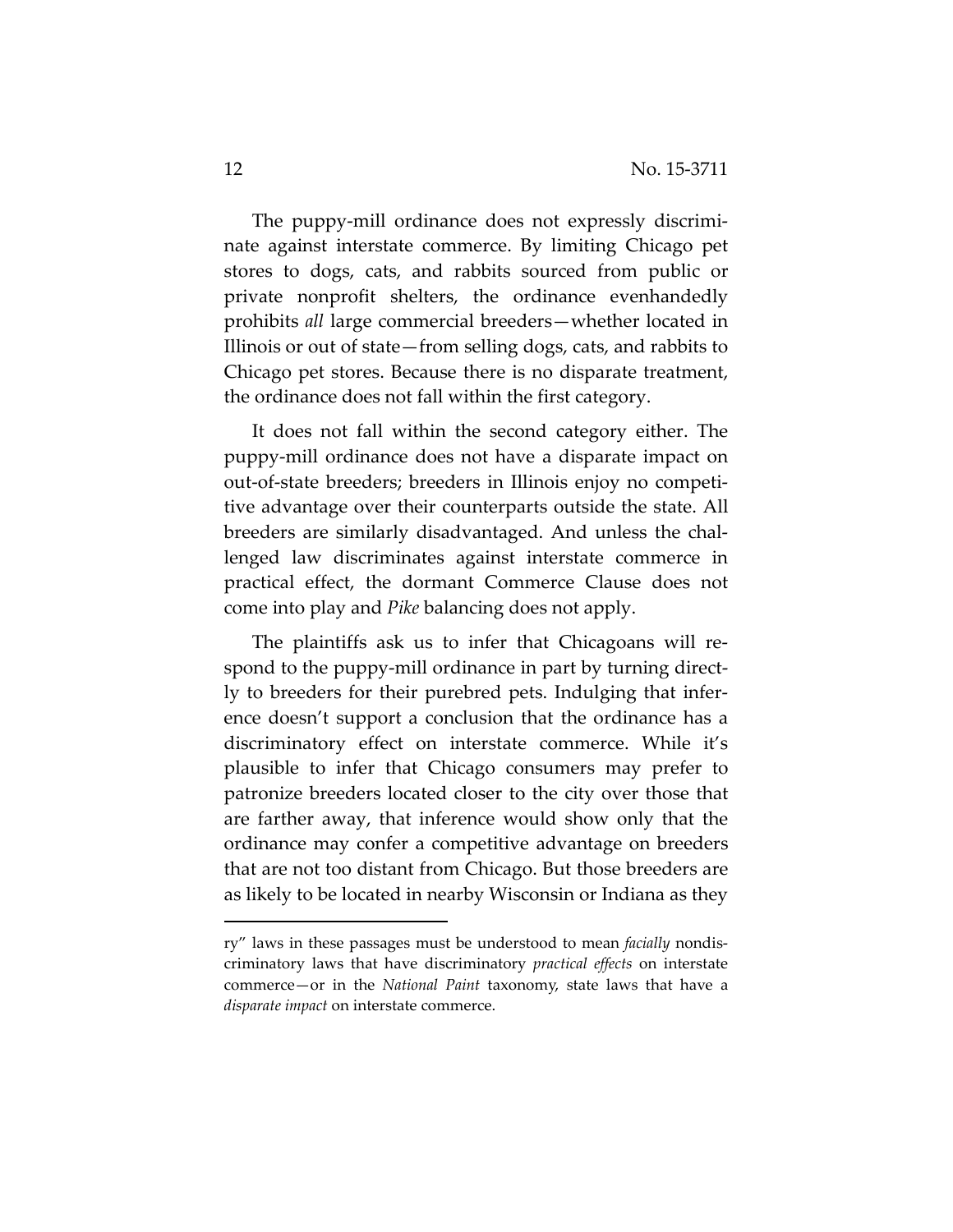are in suburban Chicago or downstate Illinois. So the supposition that Chicagoans will turn directly to breeders for their pure-bred pets does not establish that the ordinance has a discriminatory effect on breeders located out of state.

Perhaps Chicago consumers might respond to the ordinance by turning to small breeders rather than traveling to a large breeder outside Chicago (whether in state or out of state). But that would have the effect of simply shifting sales among different sources of pets without regard to location. "Favoritism for [small breeders over pet stores and large breeders] does not pose a constitutional problem … ." *Baude v. Heath*, 538 F.3d 608, 615 (7th Cir. 2008). Again, dormant Commerce Clause doctrine is concerned only with regulation that discriminates against out-of-state firms. *Nat'l Paint*, 45 F.3d at 1131–32; *Amanda Acquisition Corp. v. Universal Foods Corp.,* 877 F.3d 496, 505 (7th Cir. 1989).

Perhaps Chicagoans might turn not to breeders (whether large or small, in state or out of state) but to pet stores in the surrounding suburbs or directly to the City's shelter or a shelter operated by a local private nonprofit. This just shifts business within the state; it has no effect on interstate commerce. *See Missouri Pet Breeders Ass'n v. County of Cook*, 106 F. Supp. 3d 908, 923 (N.D. Ill. 2015) ("[N]either of these outcomes imposes a burden on interstate commerce [because] business would simply shift between entities within Illinois." (citing *Exxon Corp. v. Governor of Maryland,* 437 U.S. 117, 126 n.16 (1978))).

The plaintiffs argue that the puppy-mill ordinance is a de facto ban on pets bred out of state. It is not. Chicago has not attempted to regulate beyond its borders. The ordinance doesn't ban animals from out-of-state breeders, either ex-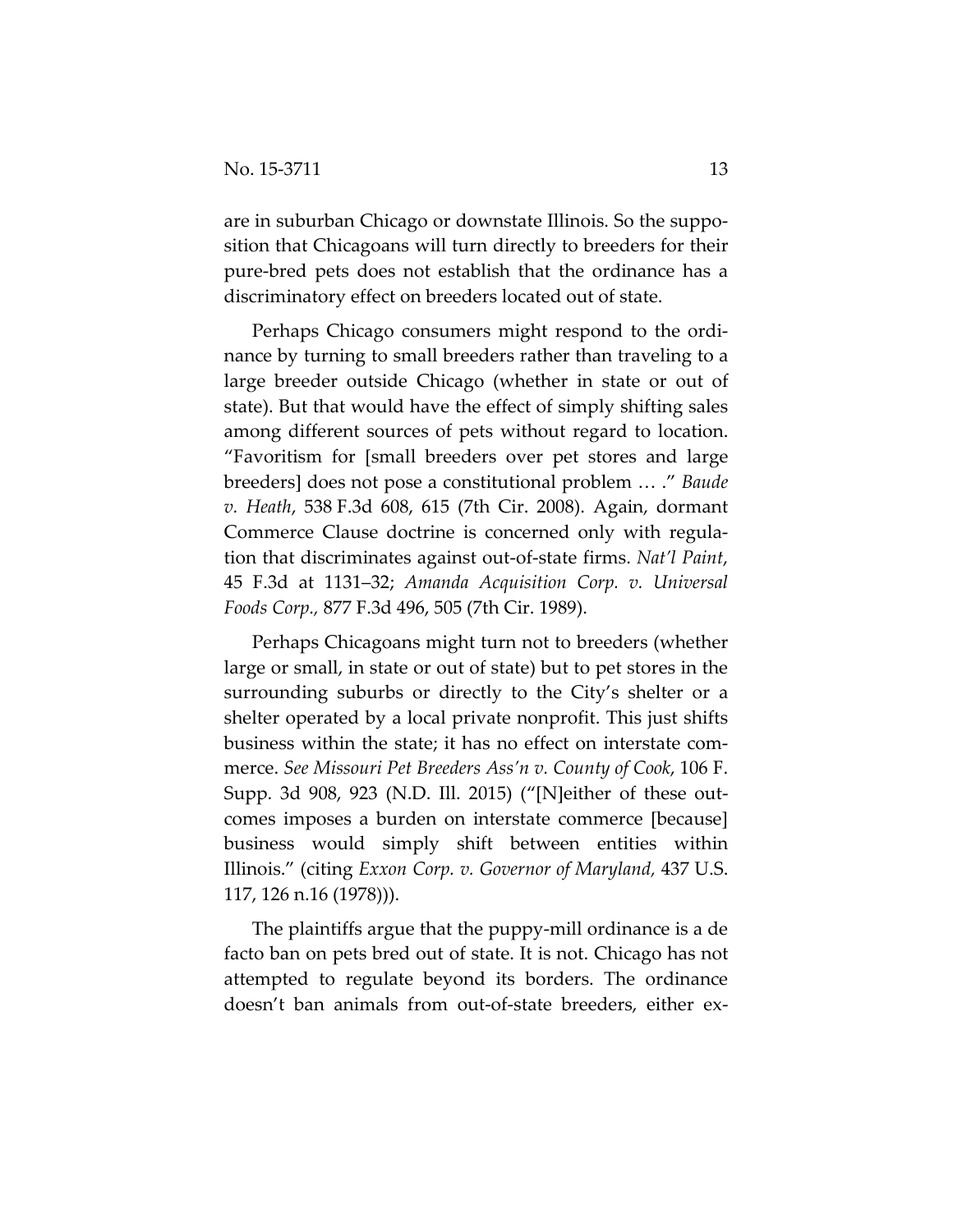pressly or in practical effect. It affects large breeders wherever they're located—in exactly the same way. Both can sell directly to Chicago consumers, but they may not sell to city-licensed pet retailers.

Finally, the plaintiffs maintain that dismissal on the pleadings is improper because *Pike* balancing requires a factual record. It's true as a general matter that "[a]ny balancing approach, of which *Pike* is an example, requires evidence." *Baude*, 538 F.3d at 612. As we've explained, however, *Pike* balancing is required *only* if the challenged law has a discriminatory effect on interstate commerce. And conclusory allegations of disparate impact are not sufficient; to survive the City's motion to dismiss, the plaintiffs needed to plead specific facts to support a plausible claim that the ordinance has a discriminatory effect on interstate commerce. *Adams v. City of Indianapolis*, 742 F.3d 720, 733 (7th Cir. 2014). Because they haven't done so, *Pike* balancing is not required. *See New York Pet Welfare Ass'n v. City of New York*, 850 F.3d 79, 90–91 (2d Cir. 2017) (affirming a Rule 12(b)(6) dismissal of an analogous challenge to a puppy-mill ordinance).

Accordingly, the ordinance falls into the third category, which comprises state and local laws that "affect commerce without any reallocation among jurisdictions"; that is, laws that "do not give local firms any competitive advantage over those located elsewhere." *Nat'l Paint*, 45 F.3d at 1131. For laws in this category, the default rational-basis standard of review applies. *Id.* No surprise, the ordinance easily survives review for rationality. Chicago's justifications for the ordinance are plentiful and plausible. The City's policy goals are to reduce financial support for mill breeders, curb the emo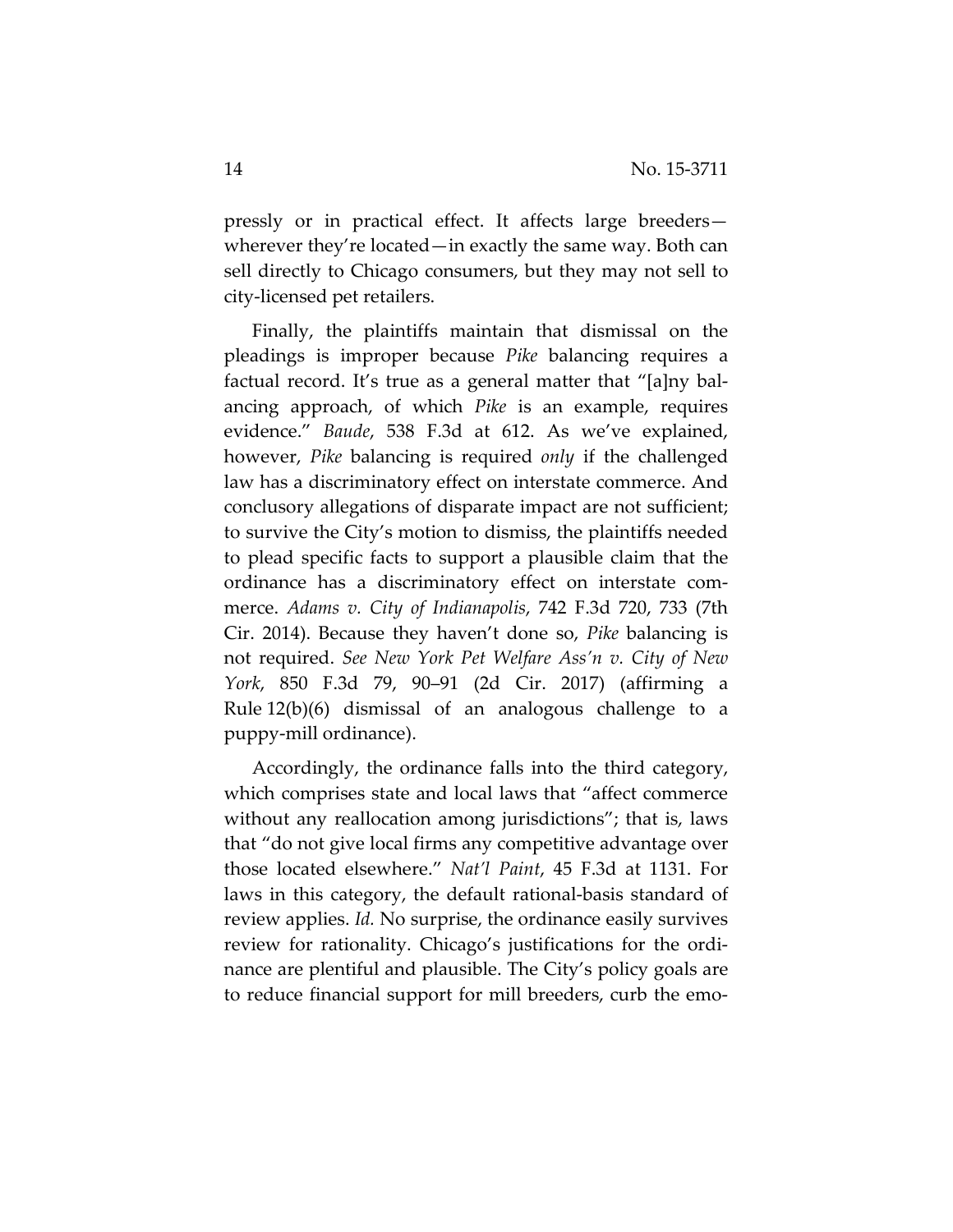tional and financial burdens on consumers who unwittingly buy mill-bred pets, and reduce the cost of sheltering and euthanizing unwanted problem pets. These are unquestionably legitimate governmental interests, and it's rational to think that the puppy-mill ordinance will serve them.

Because the plaintiffs did not plead a plausible claim that the puppy-mill ordinance violates either the Illinois Constitution or the dormant Commerce Clause, the case was properly dismissed for failure to state a claim.

AFFIRMED.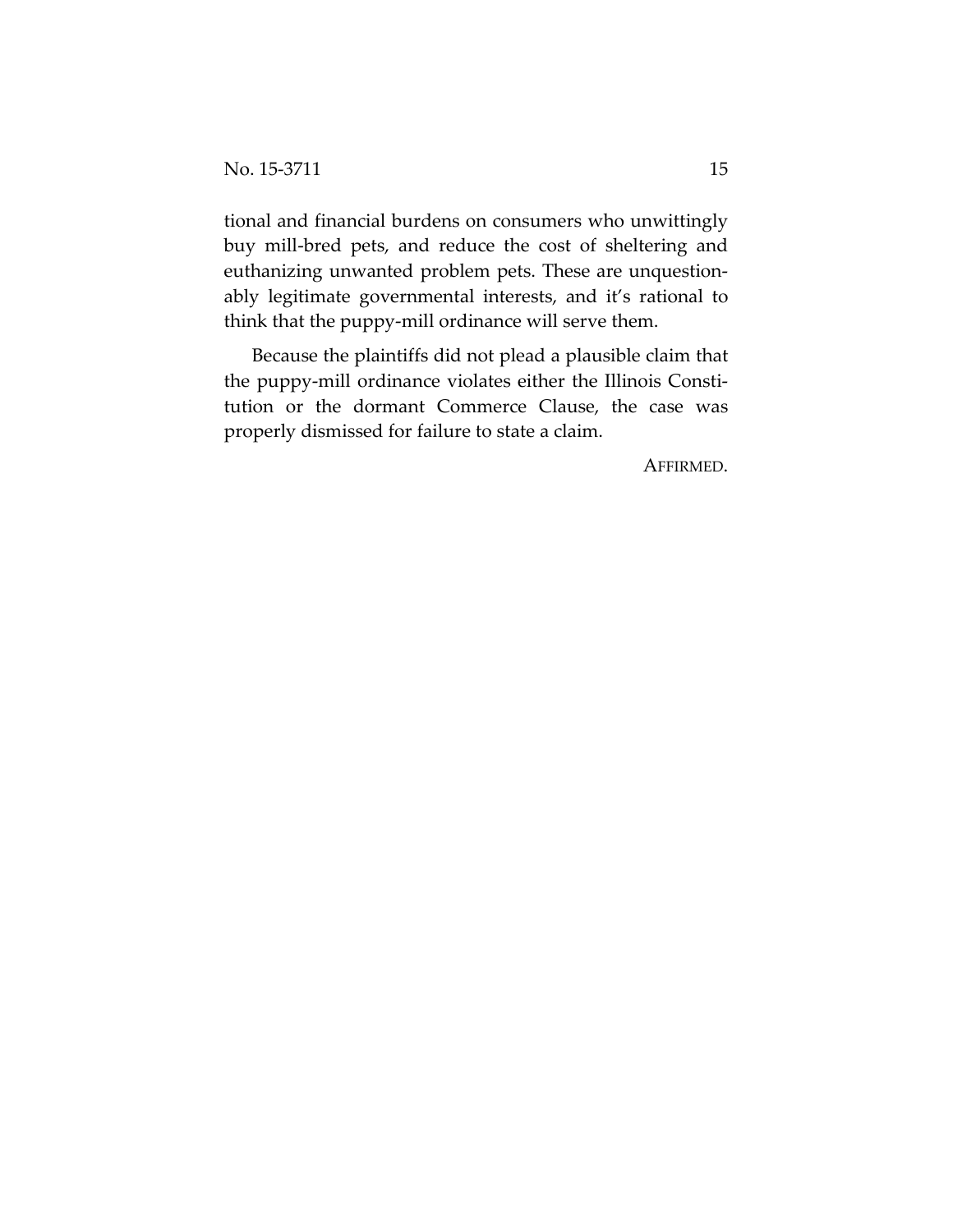HAMILTON, *Circuit Judge*, dissenting in part. I agree that the Illinois Constitution does not bar Chicago's ordinance. On two points critical to the federal Commerce Clause claim, however, I view the law differently than my colleagues do, so I respectfully dissent regarding the federal claim.

First, the Supreme Court itself has not yet confined the balancing test under *Pike v. Bruce Church, Inc*., 397 U.S. 137 (1970), as narrowly as my colleagues suggest. The majority writes that *Pike* balancing comes into play *"only* when the law *discriminates* against interstate commerce in practical application." Ante at 11 (emphasis in original), citing *National Paint & Coatings Ass'n v. City of Chicago*, 45 F.3d 1124, 1131 (7th Cir. 1995). In *Pike* itself, however, the Court wrote that this balancing test applies where "the statute regulates *even-handedly* to effectuate a legitimate local public interest, and its effects on interstate commerce are *only incidental*...." 397 U.S. at 142 (emphasis added). In such cases, and this is one, the law will be upheld "unless the burden imposed on such commerce is clearly excessive in relation to the putative local benefits." *Id.*

The majority tries to confine *Pike* balancing to cases of "discrimination," but it can do so only by using a notion of "discrimination" so broad that it applies to "even-handed" legislation with "only incidental" effects on interstate commerce. The majority would apply *Pike* only when the challenged law gives "local firms any competitive advantage over those located elsewhere." Ante at 11, quoting *National Paint*, 45 F.3d at 1131.

The Supreme Court's more recent discussions of *Pike*, since we decided *National Paint* in 1995, are difficult to reconcile with this approach. For example, the Court has explained that federal courts "generally leave the courtroom door open to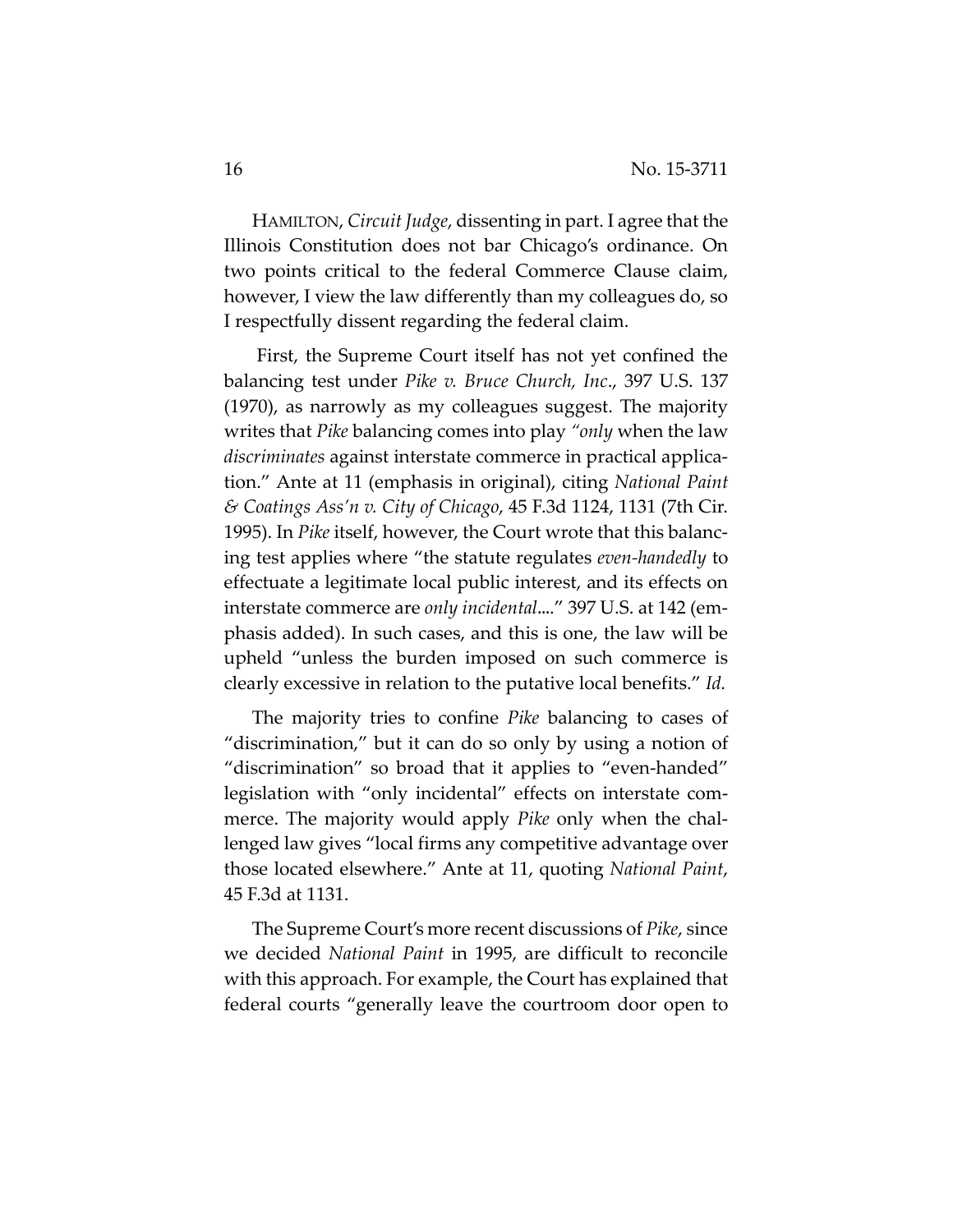plaintiffs invoking the rule in *Pike*, that even *nondiscriminatory*  burdens on commerce may be struck down on a showing that those burdens clearly outweigh the benefits of a state or local practice." *Department of Revenue of Kentucky v. Davis*, 553 U.S. 328, 353 (2008) (emphasis added); see also *United Haulers Ass'n v. Oneida-Herkimer Solid Waste Mgmt. Auth.*, 550 U.S. 330, 346 (2007) (plurality opinion of Roberts, C.J.) ("Under the *Pike*  test, we will uphold a *nondiscriminatory* statute like this one 'unless the burden imposed on [interstate] commerce is clearly excessive in relation to the putative local benefits.'") (emphasis added). Given these developments, we should no longer use *National Paint* to avoid *Pike* balancing in Commerce Clause cases like this one.

I confess that I write this with some diffidence and a sense of irony. *Pike* balancing has been criticized harshly in courts and the academy, and I am among those who have suggested it should ultimately be abandoned. See *CTS Corp. v. Dynamics Corp. of America*, 481 U.S. 69, 95 (1987) (opinion of Scalia, J.) (*Pike* balancing inquiry is "ill suited to the judicial function and should be undertaken rarely if at all"); *Lebamoff Enterprises, Inc. v. Huskey*, 666 F.3d 455, 468–69 (7th Cir. 2012) (Hamilton, J., concurring in the judgment) (endorsing criticism); *Wiesmueller v. Kosobucki*, 571 F.3d 699, 704 (7th Cir. 2009) ("The judiciary lacks the time and the knowledge to be able to strike a fine balance between the burden that a particular state regulation lays on interstate commerce and the benefit of that regulation to the state's legitimate interests."); Regan, *The Supreme Court and State Protectionism: Making Sense of the Dormant Commerce Clause*, 84 Mich. L. Rev. 1091, 1207–08 (1986) (introducing review of Supreme Court cases); see also *Department of Revenue v. Davis*, 553 U.S. at 353–56 (describing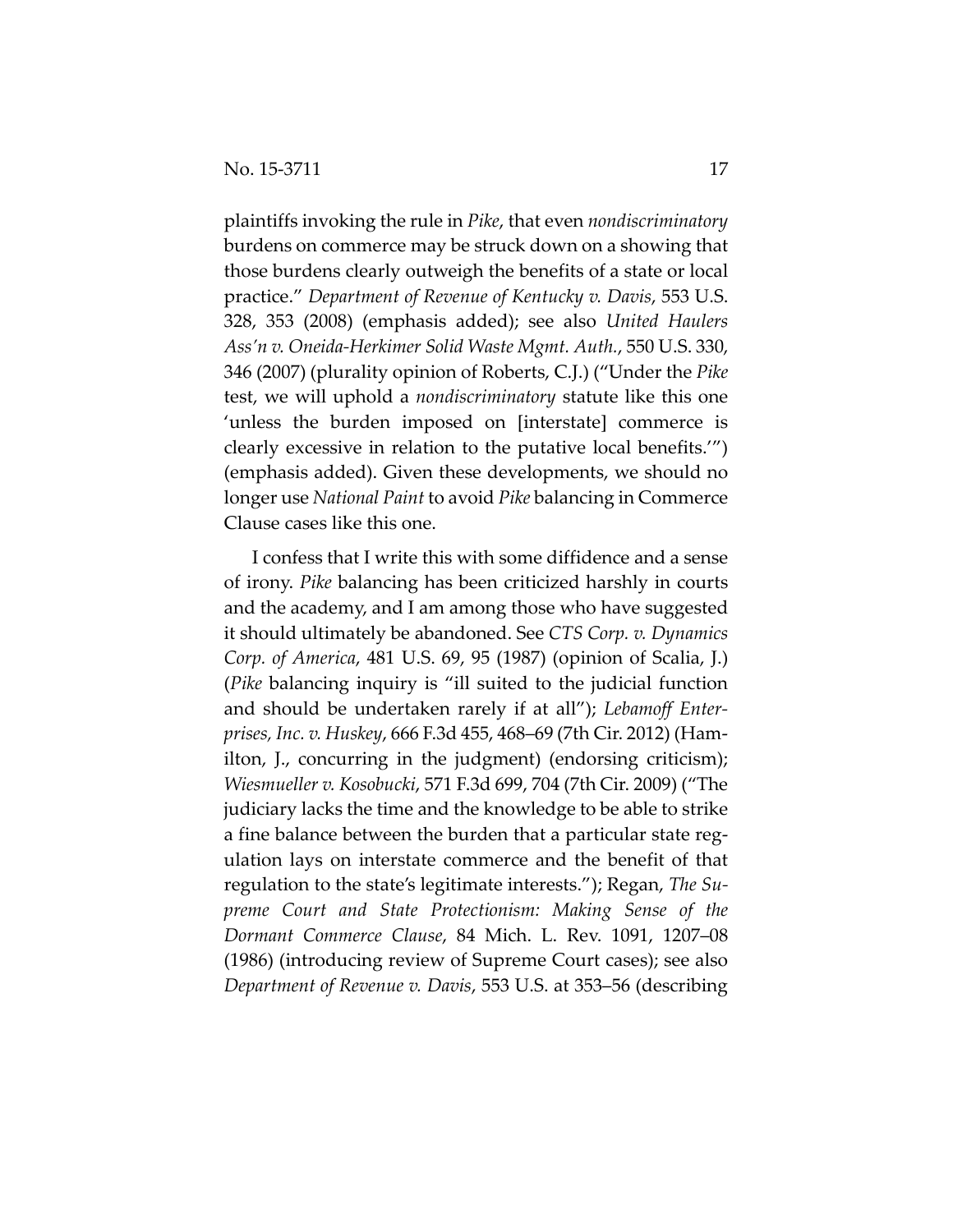difficulty in applying *Pike* to state law exempting in-state government bonds from state income tax, and deferring to Congress to make policy choice). For now, though, the Supreme Court has left *Pike* open as a potential path to challenge economic regulations that do not discriminate against interstate commerce but that have incidental and perhaps unintended effects on interstate commerce.

Second, the majority errs by applying a stringent version of *Iqbal* and *Twombly* to find that plaintiffs have not plausibly alleged sufficiently burdensome effects on interstate commerce. Ante at 13–14, citing *Adams v. City of Indianapolis*, 742 F.3d 720, 733 (7th Cir. 2014) (applying stringent pleading standard to affirm dismissal of Title VII claim of disparate racial impact). Plaintiffs' complaint offers a plausible forecast of those effects, though. The operative complaint alleges that the ordinance prohibits out-of-state breeders from selling pets in Chicago except by direct sales to customers, who would have to visit the breeder to pick up the purchased pet or otherwise arrange for delivery. ¶ 72. Perhaps the effects would be like those for distant in-state breeders, but that would be an empirical question. The complaint also alleges that the ordinance will be counter-productive, depriving consumers of purebred puppies, depriving consumers of a regulated and accountable sources for such puppies, and leaving consumers with the only practical alternative of going to less regulated and less accountable brokers and breeders on the internet and elsewhere. ¶ 74.

Those allegations might or might not be true, but they seem to me at least plausible. It's easy to imagine that the Chicago ordinance will not actually reduce the demand for highcost, pure-bred pets. Meeting that demand might well be